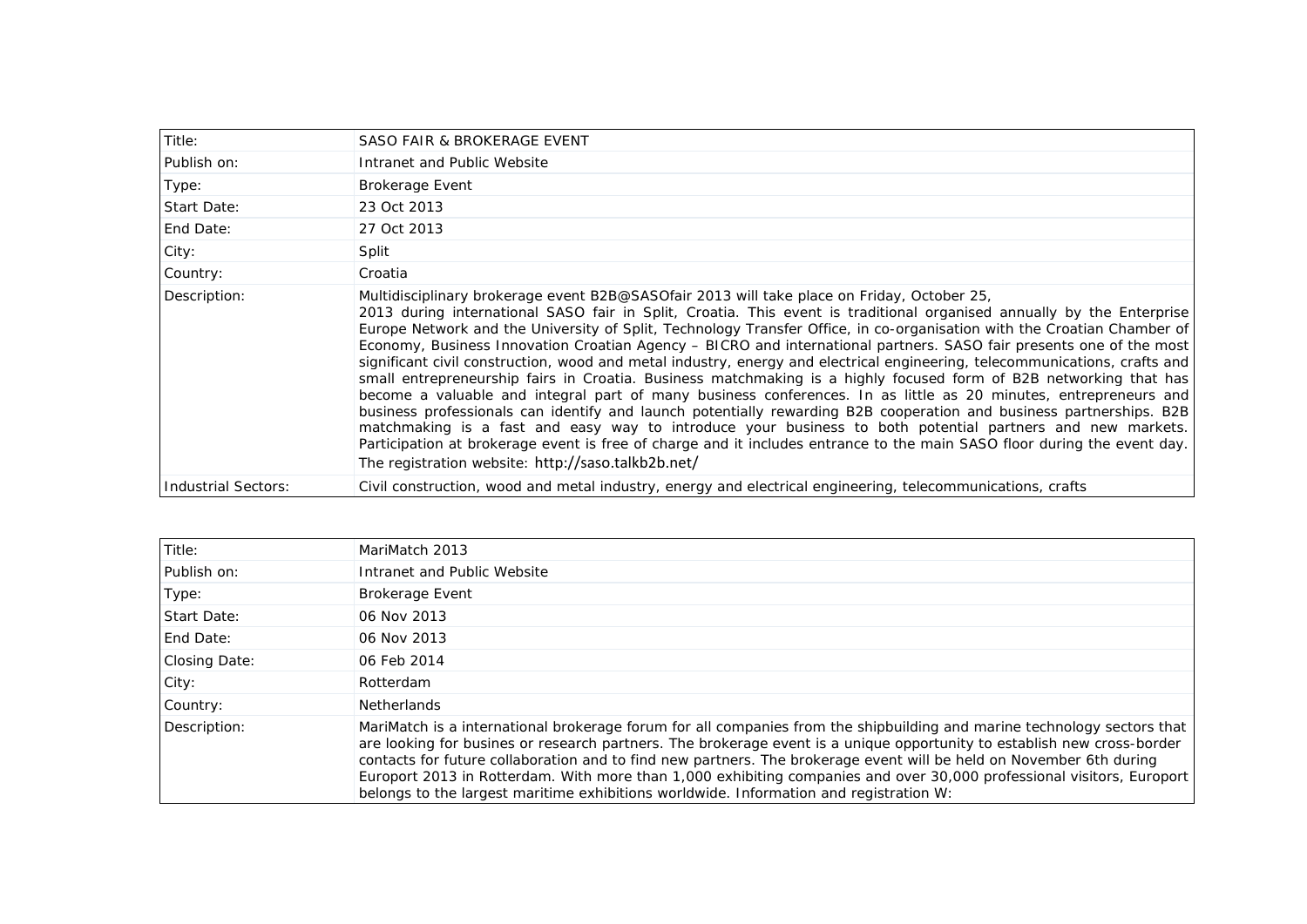|                     | www.b2match.eu/marimatch2013 E: nhv@syntens.nl, fba@syntens.nl |
|---------------------|----------------------------------------------------------------|
| Industrial Sectors: | INDUSTRY                                                       |

| Title:              | AquaMatch 2013                                                                                                                                                                                                                                                                                                                                                                                                                                                                                                                                                                                                                                                                                                                                                                                                                                                                                                                                                                                                                                                                                                                                                                    |
|---------------------|-----------------------------------------------------------------------------------------------------------------------------------------------------------------------------------------------------------------------------------------------------------------------------------------------------------------------------------------------------------------------------------------------------------------------------------------------------------------------------------------------------------------------------------------------------------------------------------------------------------------------------------------------------------------------------------------------------------------------------------------------------------------------------------------------------------------------------------------------------------------------------------------------------------------------------------------------------------------------------------------------------------------------------------------------------------------------------------------------------------------------------------------------------------------------------------|
| Publish on:         | Intranet and Public Website                                                                                                                                                                                                                                                                                                                                                                                                                                                                                                                                                                                                                                                                                                                                                                                                                                                                                                                                                                                                                                                                                                                                                       |
| Type:               | <b>Brokerage Event</b>                                                                                                                                                                                                                                                                                                                                                                                                                                                                                                                                                                                                                                                                                                                                                                                                                                                                                                                                                                                                                                                                                                                                                            |
| Start Date:         | 07 Nov 2013                                                                                                                                                                                                                                                                                                                                                                                                                                                                                                                                                                                                                                                                                                                                                                                                                                                                                                                                                                                                                                                                                                                                                                       |
| End Date:           | 07 Nov 2013                                                                                                                                                                                                                                                                                                                                                                                                                                                                                                                                                                                                                                                                                                                                                                                                                                                                                                                                                                                                                                                                                                                                                                       |
| City:               | Amsterdam                                                                                                                                                                                                                                                                                                                                                                                                                                                                                                                                                                                                                                                                                                                                                                                                                                                                                                                                                                                                                                                                                                                                                                         |
| Country:            | <b>Netherlands</b>                                                                                                                                                                                                                                                                                                                                                                                                                                                                                                                                                                                                                                                                                                                                                                                                                                                                                                                                                                                                                                                                                                                                                                |
| Description:        | The AquaMatch is an international brokerage event focused on water technology and innovation. The event organised by<br>NL Agency and Enterprise Europe Network, takes place during Aguatech Amsterdam on November 7th, 2013. Target<br>participants: - Companies - Universities - Research institutes AguaMatch enables exhibitors and visitors at the fair to<br>find partners for cooperation, e.g. for product development, research & development, Horizon 2020, joint ventures,<br>manufacturing and licensing agreements. Focus: - Water treatment - Water re-use - Monitoring, Sensoring & Detection -<br>Water management - Water & Energy Reasons for participation: - Expand your international water network - Only 15<br>minute meetings - Meet many potential business partners in a short time - Choose your meetings in advance - Transfer<br>of knowledge and technology The AquaMatch will take place at the Aquatech during the International Water Week<br>(IWW) in Amsterdam. Aquatech Amsterdam takes place from 5 - 8 November 2013. Information & Registration W:<br>www.b2match.eu/aquamatch2013 E: aquamatch@agentschapnl.nl Others Partners Involved : |
| Industrial Sectors: | <b>ENVIRONMENT</b>                                                                                                                                                                                                                                                                                                                                                                                                                                                                                                                                                                                                                                                                                                                                                                                                                                                                                                                                                                                                                                                                                                                                                                |

| Title:       | Danube Region Business Forum - ICT-New Developments in Information and Communication Technologies                                                                                                                                                                                                                                                                                                                                                                                 |
|--------------|-----------------------------------------------------------------------------------------------------------------------------------------------------------------------------------------------------------------------------------------------------------------------------------------------------------------------------------------------------------------------------------------------------------------------------------------------------------------------------------|
| Publish on:  | Intranet and Public Website                                                                                                                                                                                                                                                                                                                                                                                                                                                       |
| Type:        | <b>Brokerage Event</b>                                                                                                                                                                                                                                                                                                                                                                                                                                                            |
| Start Date:  | 14 Nov 2013                                                                                                                                                                                                                                                                                                                                                                                                                                                                       |
| End Date:    | 15 Nov 2013                                                                                                                                                                                                                                                                                                                                                                                                                                                                       |
| City:        | Vienna                                                                                                                                                                                                                                                                                                                                                                                                                                                                            |
| Country:     | Austria                                                                                                                                                                                                                                                                                                                                                                                                                                                                           |
| Description: | In the morning of the first day, a conference on the Danube Region Business Forum with EU-Commissioner Hahn is<br>planned. Numerous experts have been invited and workshops on e-health, e-government and e-invoicing will take place.<br>After lunch break b2b meetings focussed on the ICT sector will take place from 14.30-17.30h on 15/11/2013. More<br>details can be found in the attached agenda. We are looking forward to welcoming you in Vienna. More information and |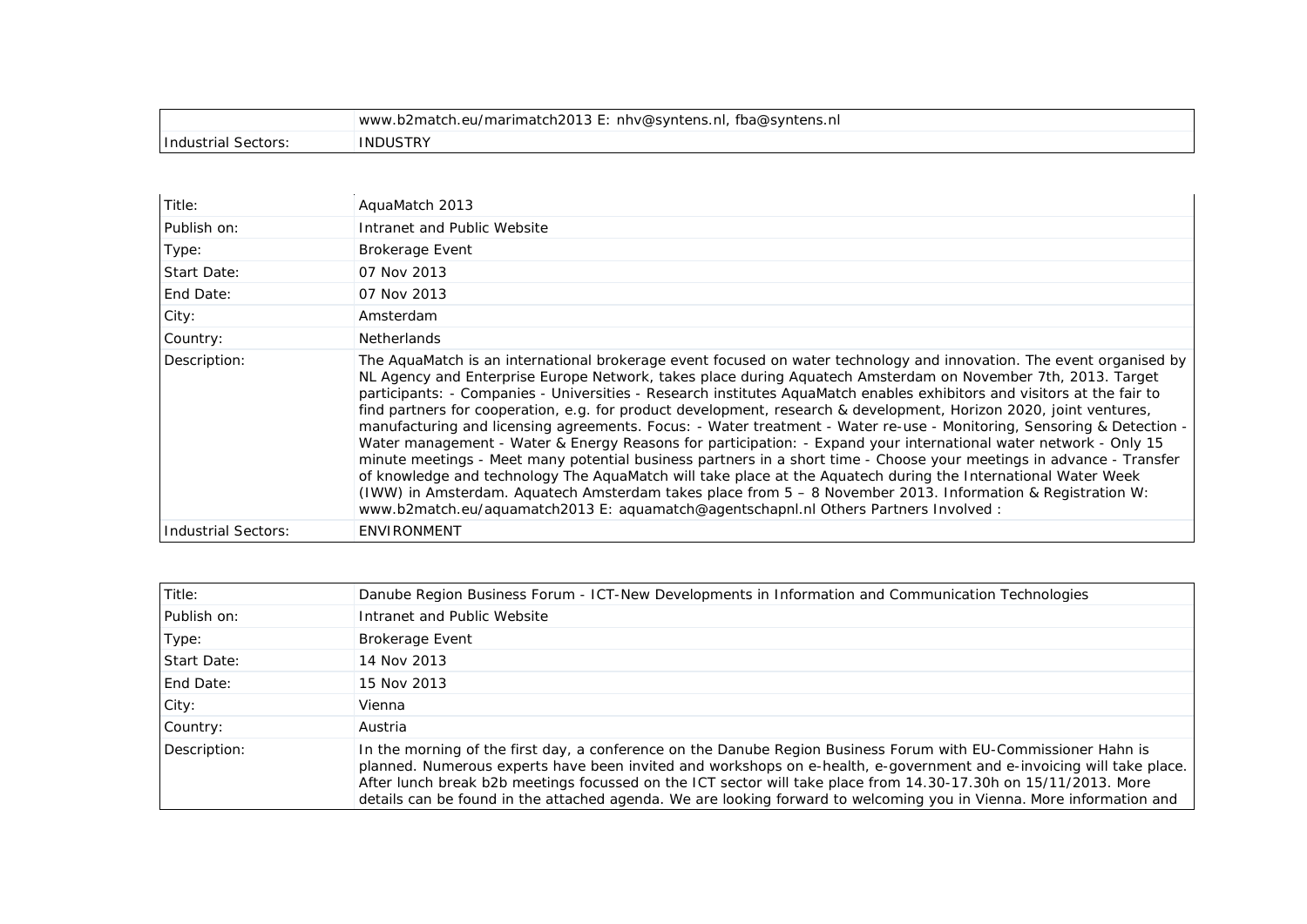|                       | registration details on: www.b2match.eu/danuberegionbusinessforum2013 |
|-----------------------|-----------------------------------------------------------------------|
| Sectors<br>Thanstrial | <b>INFORMATION TECHNOLOGY</b>                                         |
|                       |                                                                       |

| Title:                     | Dem@t-Tech 2013                                                                                                                                                                                                                                                                                                                                                                                                                                                                                                                                                                                                                                                                                                                                                                                                                                                                                                                                                                                                                                                                                                             |
|----------------------------|-----------------------------------------------------------------------------------------------------------------------------------------------------------------------------------------------------------------------------------------------------------------------------------------------------------------------------------------------------------------------------------------------------------------------------------------------------------------------------------------------------------------------------------------------------------------------------------------------------------------------------------------------------------------------------------------------------------------------------------------------------------------------------------------------------------------------------------------------------------------------------------------------------------------------------------------------------------------------------------------------------------------------------------------------------------------------------------------------------------------------------|
| Publish on:                | Intranet and Public Website                                                                                                                                                                                                                                                                                                                                                                                                                                                                                                                                                                                                                                                                                                                                                                                                                                                                                                                                                                                                                                                                                                 |
| Type:                      | <b>Brokerage Event</b>                                                                                                                                                                                                                                                                                                                                                                                                                                                                                                                                                                                                                                                                                                                                                                                                                                                                                                                                                                                                                                                                                                      |
| Start Date:                | 20 Nov 2013                                                                                                                                                                                                                                                                                                                                                                                                                                                                                                                                                                                                                                                                                                                                                                                                                                                                                                                                                                                                                                                                                                                 |
| End Date:                  | 21 Nov 2013                                                                                                                                                                                                                                                                                                                                                                                                                                                                                                                                                                                                                                                                                                                                                                                                                                                                                                                                                                                                                                                                                                                 |
| City:                      | Alençon                                                                                                                                                                                                                                                                                                                                                                                                                                                                                                                                                                                                                                                                                                                                                                                                                                                                                                                                                                                                                                                                                                                     |
| Country:                   | France                                                                                                                                                                                                                                                                                                                                                                                                                                                                                                                                                                                                                                                                                                                                                                                                                                                                                                                                                                                                                                                                                                                      |
| Description:               | Dem@t-tech is a paperless trade show with: - international businesses meet in BtoB gatherings; - a symposium; - and<br>practical workshops on: software and service on offer and international digital processing : "paperless without borders".<br>Dem@t-tech confirms its position as a leading national and European platform with its business and professional<br>meetings, and a European Demo booth, and contributes the creation of a "digital single market". Several paperless<br>areas are targeted: office, workflow management and Digital content, secure content exchange, data processing For<br>more information about Demat-tech: http://b2match.eu/demat-tech2013/ A brokerage event is organised by Enterprise<br>Europe Network for European companies. The participation for the brokerage event and the entire program is free of<br>charge. The registration website: http://b2match.eu/demat-tech2013/participants/new The event will take place in<br>Alencon, a city in Normandy, near Caen and all the facilities to reach this town will be arranged for European colleagues<br>and companies. |
| Relevant EC Programmes:    | User-friendly information society                                                                                                                                                                                                                                                                                                                                                                                                                                                                                                                                                                                                                                                                                                                                                                                                                                                                                                                                                                                                                                                                                           |
| <b>Industrial Sectors:</b> | Information processing, information systems                                                                                                                                                                                                                                                                                                                                                                                                                                                                                                                                                                                                                                                                                                                                                                                                                                                                                                                                                                                                                                                                                 |

| Title:           | Trade Fair of Entrepreneurship BUSINESS BASE 2013                                                                                                                                                                                            |
|------------------|----------------------------------------------------------------------------------------------------------------------------------------------------------------------------------------------------------------------------------------------|
| Publish on:      | Intranet and Public Website                                                                                                                                                                                                                  |
| Type:            | <b>Brokerage Event</b>                                                                                                                                                                                                                       |
| Start Date:      | 27 Nov 2013                                                                                                                                                                                                                                  |
| <b>End Date:</b> | 29 Nov 2013                                                                                                                                                                                                                                  |
| City:            | Belgrade                                                                                                                                                                                                                                     |
| Country:         | Serbia                                                                                                                                                                                                                                       |
| Description:     | Agency for Regional Development, in cooperation with the Belgrade Fair, is organizing the 12th International Trade Fair<br>of Entrepreneurship BUSINESS BASE 2013 which will be held in period of November 27th - November 29th, 2013 at the |